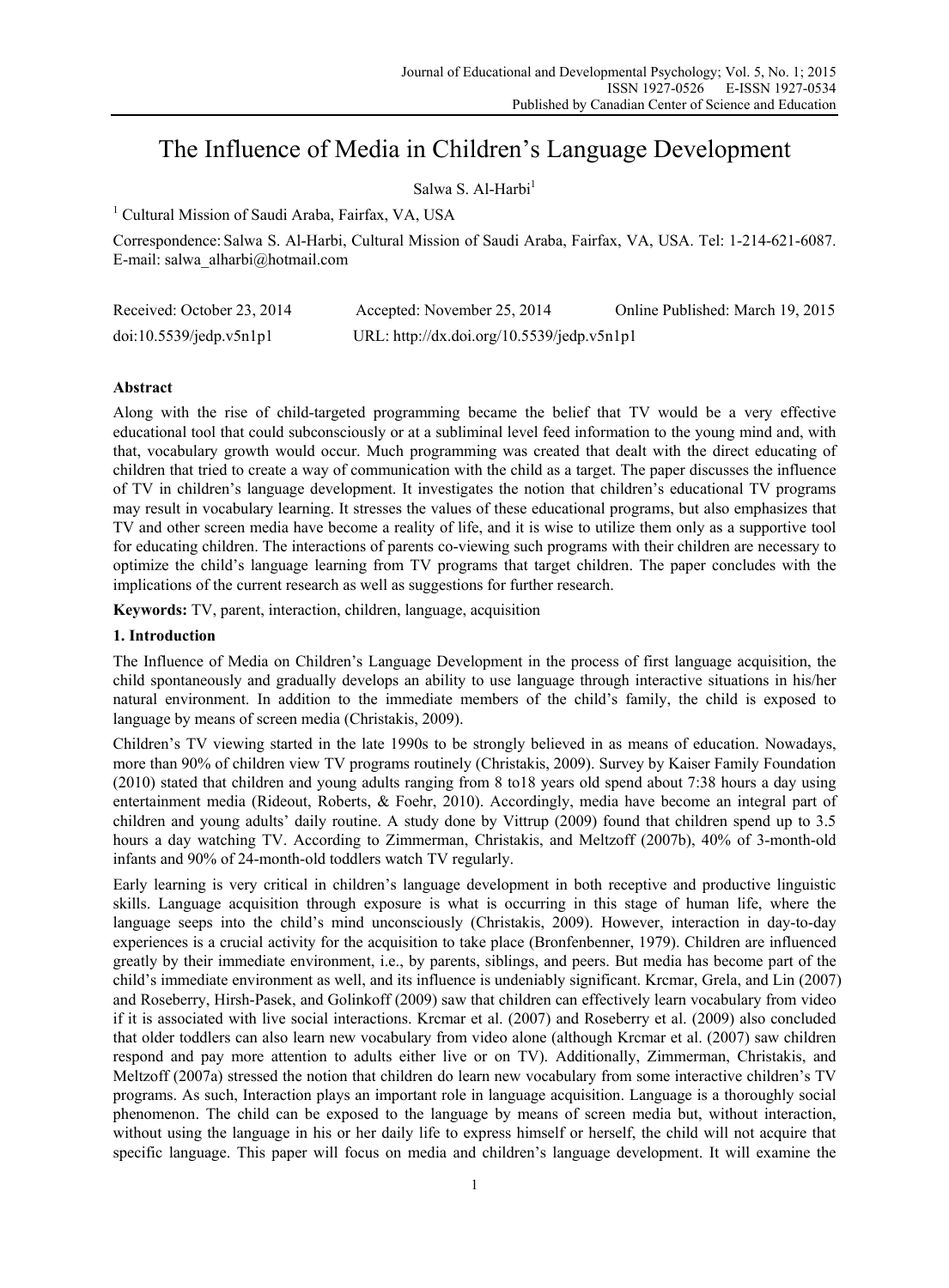extent to which media influences children's language acquisition.

#### **2. Theory of Language Acquisition**

Language, according to the behaviorists, is a verbal behavior; behaviorists followed the empirical approach of John Locke and Skinner that posits that the mind is a blank slate and impressions from the outer world fill it. Thus, every person is shaped to suit his/her environment. Human culture is geographically or environmentally determined, and language development is nothing but imitation of the child's surroundings (Chomsky, 2006).

Chomsky (2006), however, saw an additional side to the child's language acquisition other than the influence of the environment. Chomsky (2006) posited that there is actually a language organ in the brain that grows and reaches maturation and then starts to wane and wither away at about age 12; hence this is "the critical period." This gave a whole extra dimension to language acquisition and it gave acquisition importance and privilege over learning. Most importantly, it gave the individual's early years significance in reaching a level of perfection in linguistic competence. Thus, early learning is fundamental in language acquisition.

### **3. Children and Media Exposure**

Media exposure is one means for children to receive linguistic input that can to some extent contribute to children's language development. Roseberry, Hirsh-Pasek, and Golinkoff (2009) conducted three studies to examine the influence of video on children's language development. Their sample consisted of 96 children (30 to 42 months old). The first of these studies investigated the notion of whether children learn vocabulary from video and social interactions together. The second study examined whether children can learn vocabulary from video alone, and the last study examined whether live social interaction had the same power of influence when the experimenter appeared on the TV screen as in person. Roseberry et al. (2009) concluded that older children can learn vocabulary from TV alone, whereas younger children can learn vocabulary only when supported by social interaction.

Clearly, exposure to language on TV can lead to the development of passive vocabularies, and interaction can turn these vocabularies active. In their study, Zimmerman, Christakis, and Meltzoff (2007a) focused on the effect of media exposure on children's language development. Children in this study were aged between 8 to 24 months. Zimmerman et al. (2007a) found that a small amount of vocabulary was learned if these children were exposed to children's education programs, such as *Baby Einstein* or the *Brainy Baby* series, for one hour daily. Similarly, Lingbarger and Walker (2005) found that some particular children's educational shows (e.g. *Dora the Explorer* and *Blue's Clues*) had a great positive impact on language production, while *Barney* and *Teletubbies* had less influence in children's vocabulary acquisition.

Learning at an early age, Barr and Linebarger (2010) noted, depends mainly on the influence of the context of linguistic social interactions and then on receiving and responding to the content presented on TV, since the child brings his social competence into interpreting and understanding the content viewed on TV. In the same vein, Linebarger and Vaala (2010) saw that bringing the plot, images, occasions, and events of the TV show home to children's daily experience was a way of capturing the child's attention. Linebarger and Vaala (2010) investigated how screen media affects children's language development by examining the abilities of infants and toddlers to see if they can learn from media. Linebarger and Vaala (2010) focused on three factors: "attributes of the child; characteristics of screen media stimuli; and the varied environmental context surrounding the child's screen media used" (p. 176). Linebarger and Vaala (2010) found that media's effect occurs if the child can identify with its content (i.e. it is similar to the child's daily life experiences). Linebarger and Piotrowski (2009) saw children's TV programming as the modern storyteller, and Linebarger and Piotrowski (2009) found in their study that exposure to children's TV programs helped children develop and enhance their narrative skills and a sense of chronology in retelling the story. In that skill, Linebarger and Piotrowski (2009) saw an important component of literacy. Further, Linebarger and Vaala (2010) noted that the repetition offered in the presentation style formed a link with children acquiring new vocabulary.

From this perspective, well-structured, directed children's TV programs are considered a very valuable educational tool, especially for economically disadvantaged children. Linebarger, Piotrowski, and Greenwood (2010) indicated yet another value in commercially available educational programs for children of the economically disadvantaged class. Linebarger et al. (2010) saw that reading print on the screen (in closed caption programs) developed not only literacy skills but also helped increase children's attention and better comprehension of content. Subsequently, these children could understand the meaning of new words. Similarly, Mendelsohn et al. (2010) concluded in their study that media in children's programs constitutes a positive source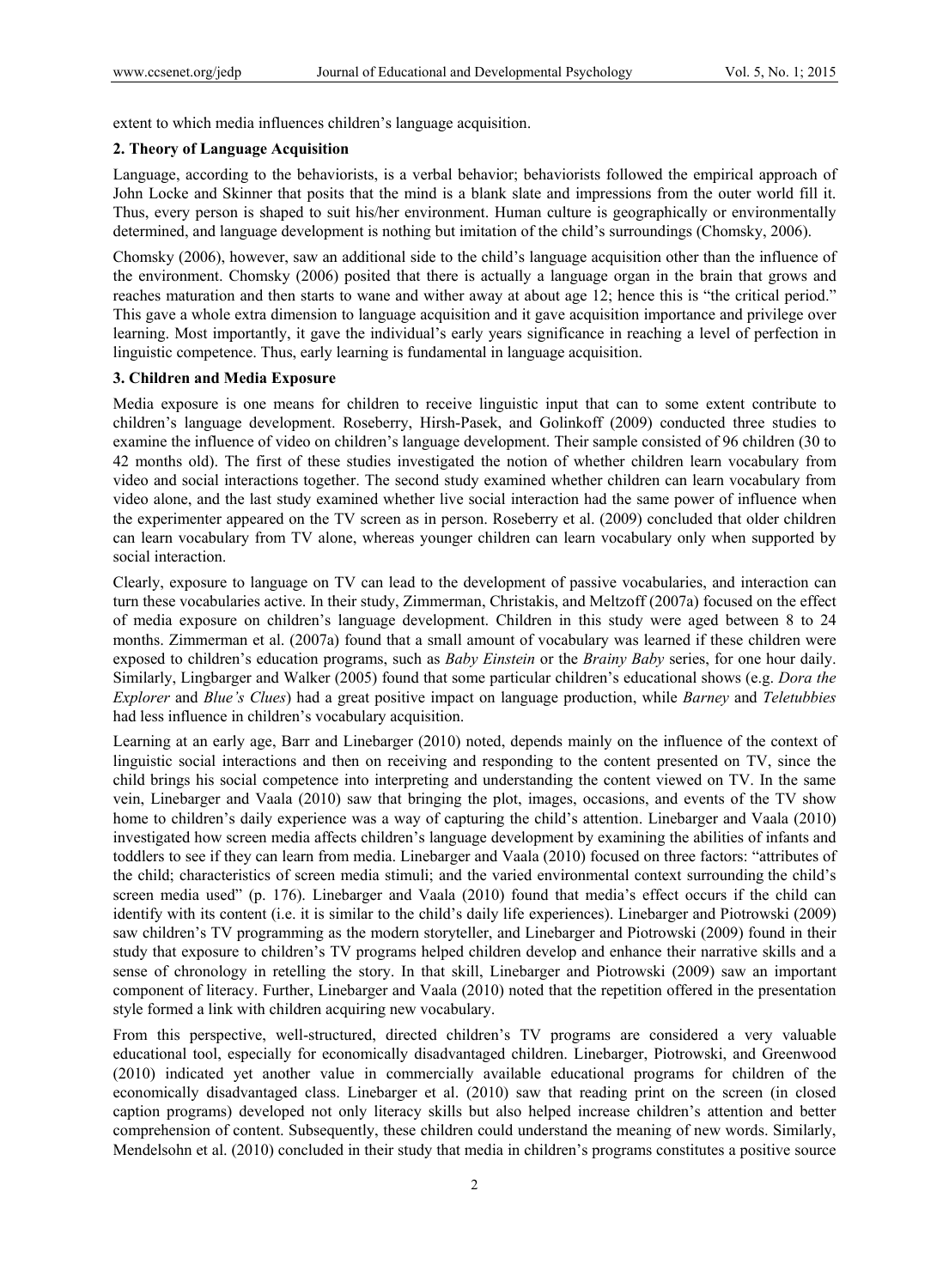for low income and immigrant families. Furthermore, Mendelsohn et al. (2010) saw that verbal interactions (questioning and commenting) between parents and young children may have a positive impact on children's language development, and also increases the child's attention to the content on the screen.

In a similar vein, while Linebarger, Piotrowski, and Greenwood (2010) saw that exposing children to non-educational TV programs meant less parenting—i.e., that there is an association between exposure to TV and decreased reading and learning activities at home, and parents became less inclined to read to their children—Tomopoulos et al. (2007) observed that children exposed to child-oriented educational programming experienced more reading and learning activities at home. Again, this in some sense falls within the category of parental integration with their children's learning experiences.

#### **4. Children's Interaction and Media Exposure**

The idea that listening to a language leads to the ability to orally produce the language has been a rule of thumb, or rather conventional wisdom. But it is not entirely true. Listening can only expand the reservoir of passive vocabulary; words are understood but are not actively ready for use in speech (Zimmerman et al., 2009). Interaction with others, however, is the means of turning these passive vocabularies active. Several current studies have stressed the significance of interactions with the content of children's TV programs as a way of developing the child's linguistic competence.

Accordingly, another group of studies took the position that, despite the many claims of producers of children's education programs and their contribution to children's language development, simple raw exposure of the child to these media will not lead to language development or acquisition of vocabularies. Preliminary studies have shown that infants imitate fewer actions directed through TV educational programs than they do a live adult's demonstration. Accordingly, Krcmar, Grela, and Lin (2007) and Zimmerman et al. (2009) found that children can learn vocabulary from video effectively if it is associated with live social interactions. Krcmar, Grela and Lin (2007) studied the notion of whether TV has a role to play in children's language acquisition. Krcmar et al. (2007) also investigated the influence of interaction with adults (when toddlers are watching live presentations on TV) on their language development. Krcmar et al. (2007) concluded that toddlers were more successful in acquiring new vocabulary while watching live TV presentations than children's educational TV programs. Along the same line, Bittman, Rutherford, and Brown (2011) argued that parental participation in tandem with the child's media use is more significant in creating the interactive context and opportunity for using the presented vocabularies in interactive situations to increase the child's linguistic ability. Accordingly, Bittman et al. (2011) saw importance in the age-appropriate guided interaction associated with the child's TV exposure habits.

Parents' interaction with their children during exposure to media is required for children's language development; however, in child-targeted TV programs, this interaction factor is limited. Mendelsohn et al. (2010) concluded that the absence of in-person interaction during media exposure showed an absence of educational benefits in two-year-old children. In a study conducted on 61 toddlers, Barr and Wyss (2008) examined the notion of whether label along with voice over is presented in children's educational programs to facilitate imitation. Their study examined whether the effect of language learning from these programs would be facilitated if children interacted with their parents, who were co-viewing the same show with them. Barr and Wyss (2008) argued that label with voiceover and/or parental interaction had a positive result in children's imitation and vocabulary learning. Accordingly, label plus voiceover or parental interaction resolved the limitations that exist in child-targeted TV programs. Similarly, Zimmerman et al. (2009) conducted a study to assess the relation between adult verbal input, television viewing, adult-child (2-48 months) interaction, and children's language development. Zimmerman et al. (2009) concluded that raw exposure of children to TV programs is not effective in children's language development. Adult-child interaction, however, showed a strongly positive relationship with children's language development.

#### **5. Recommendations for Future Research**

None of the reviewed studies mentioned the importance and influence of computerized screen media such as iPads, Kindles, and many others of this sort. It has been noticed that the majority of educational TV programmers have created other methods to interact with children and achieve their educational goals. They have created their own websites and offered short clips, games, and other verbal and visual interactions; they have also created applications for other devices like the Apple iPad. Most importantly, they continue to update and improve their content and approach; they have also created a platform to communicate with parents and receive their suggestions and feedback. Examples of these are Nick Jr. Boost, ABC mouse, PBS Sprout, PBS Kids, and many others. Future research might take these new media interactions into consideration and measure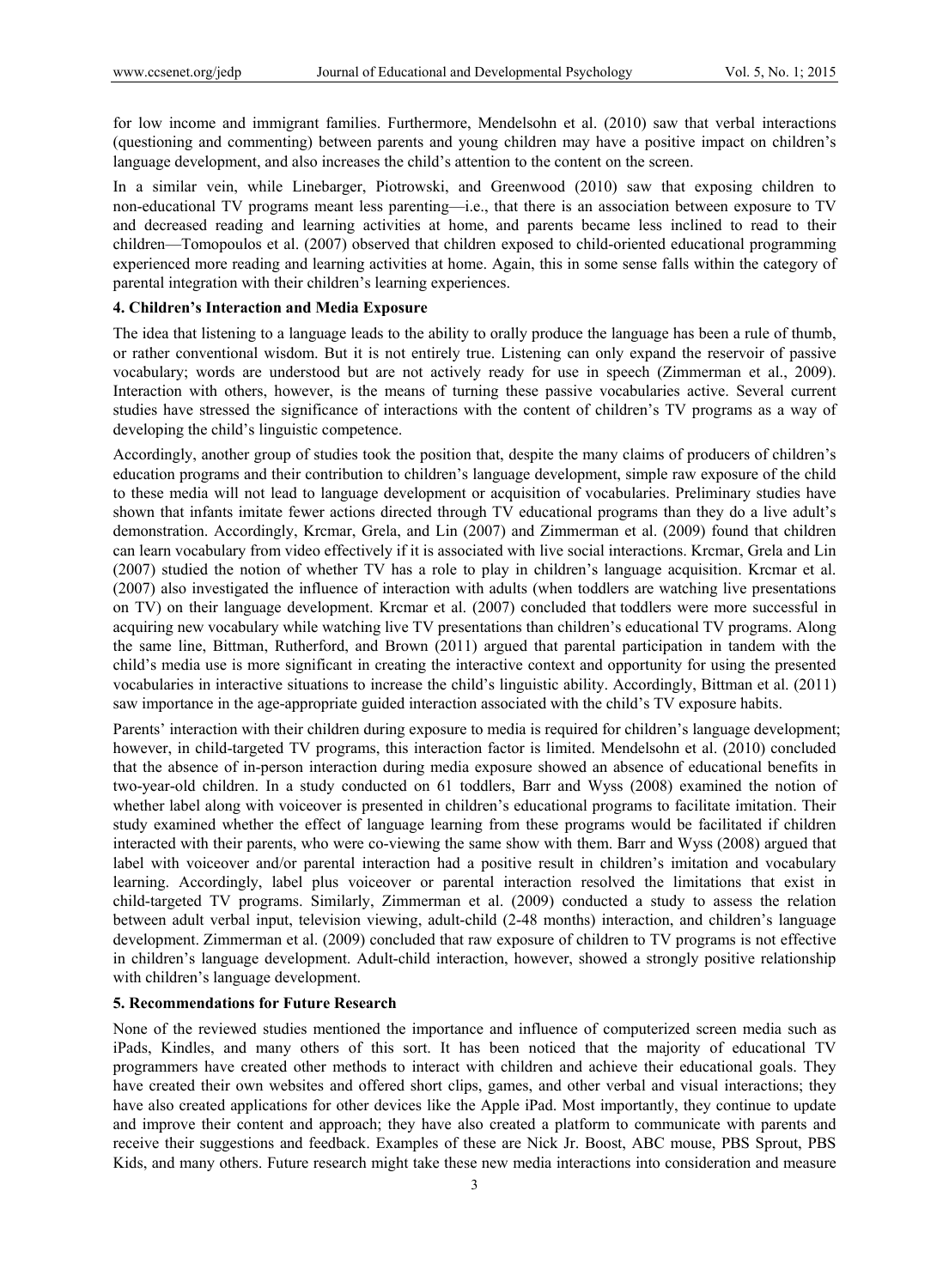the extent of their effectiveness in creating a sort of social interaction in language development. Another form of research might take into consideration the universality of these shows. For example, how do they impact the language development of children from non-English speaking societies, and do they achieve a level of first language acquisition in those locales?

#### **6. Implications**

Barr, Danziger, Hilliard, Andolina and Ruskis (2010) noted three important elements in children's TV viewing: content, context, and the amount of daily TV viewing time. Barr et al. (2010) examined the attitudes of the parents of 308 children 6 to18 months old toward these three factors. Barr et al. (2010) found that parents were least concerned about the amount of TV exposure. Accordingly, this paper can benefit parents by imparting an understanding of the role media plays in education. It will help parents understand the benefit of educational children's programs, and stresses the notion of parental co-viewing and interaction with their children in creating a context to discuss the content of the viewed show and optimize a better understanding of the presentation. According to Christakis (2009), "parents themselves need to be better informed about what activities really do promote healthy development in their young children" (p. 13). It is important for parents to understand that media is a tool to transmit messages to a large number of people, and so one has to look at it critically to eliminate its perceived negativity. Therefore, it is necessary for parents to be selective when it comes to the content of the shows and setting limited times for their children's TV watching.

#### **7. Conclusion**

Accordingly, from the previous studies one can infer two major points. The first is that educational TV programs for children are an undeniably useful tool. They become a resource and an affordable alternative means of instruction for children from low income families. They are also useful for the children of immigrant families because, in a sense, they are primary methods of exposing children to the host culture and its language. This kind of linguistic exposure offers at the least the building blocks of not only the intonation of the language but also the passive vocabularies. The second point is that language is a social phenomenon and it is naturally used in social communicative settings. As such, interaction with the viewing material is crucial for this new learning process to transform the newly acquired linguistic skills from passive to active. Therefore, a great number of the aforementioned studies found importance in parents' participation in their children's viewing habits in order to take that learning into an interactive context. Hence, interactions with others and with the viewing material are crucial for the educational program to be particularly effective.

#### **References**

- Barr, R., & Linebarger, D. L. (2010). Special issue on the content and context of early media exposure. *Infant and Child Development*, *19*, 553-556. http://dx.doi.org/10.1002/icd.716
- Barr, R., & Wyss, N. (2008). Reenactment of televised content by 2-year olds: Toddlers use language learned from television to solve a difficult imitation problem. *Infant Behavior & Development*, *31*(4), 696-703. http://dx.doi.org/10.1016/j.infbeh.2008.04.006
- Barr, R., Danziger, C., Hilliard, M. E., Andolina, C., & Ruskis, J. (2010). Amount, content and context of infant media exposure: A parental questionnaire and diary analysis. *International Journal of Early Years Education*, *18*(2), 107-122. http://dx.doi.org/10.1080/09669760.2010.494431
- Bittman, M., Rutherford, L., & Brown, J. (2011). Digital natives? New and old media and children's outcomes. *Australian Journal of Education*, *55*(2), 161-175. http://dx.doi.org/10.1177/000494411105500206
- Bronfenbrenner, U. (1979). *The ecology of human development.* Cambridge, MA: Harvard University Press.
- Chomsky, N. (2006). *Language and mind* (3th ed.). New York, NY: Cambridge University Press. http://dx.doi.org/10.1017/CBO9780511791222
- Christakis, D. (2009). The effects of infant media usage: What do we know and what should we learn? *Acta Paediatrica*, *98*(1), 8-16. http://dx.doi.org/10.1111/j.1651-2227.2008.01027.x
- Krcmar, M., Grela, B. G., & Lin, Y. (2007). Can toddlers learn vocabulary from television? An experimental approach. *Media Psychology*, *10*, 41-63.
- Linebarger, D. L., & Piotrowski, J. (2009). TV as storyteller: How exposure to television narratives impacts at-risk preschoolers' story knowledge and narrative skills. *British Journal of Developmental Psychology*, *27*(1), 47-69. http://dx.doi.org/10.1348/026151008X400445